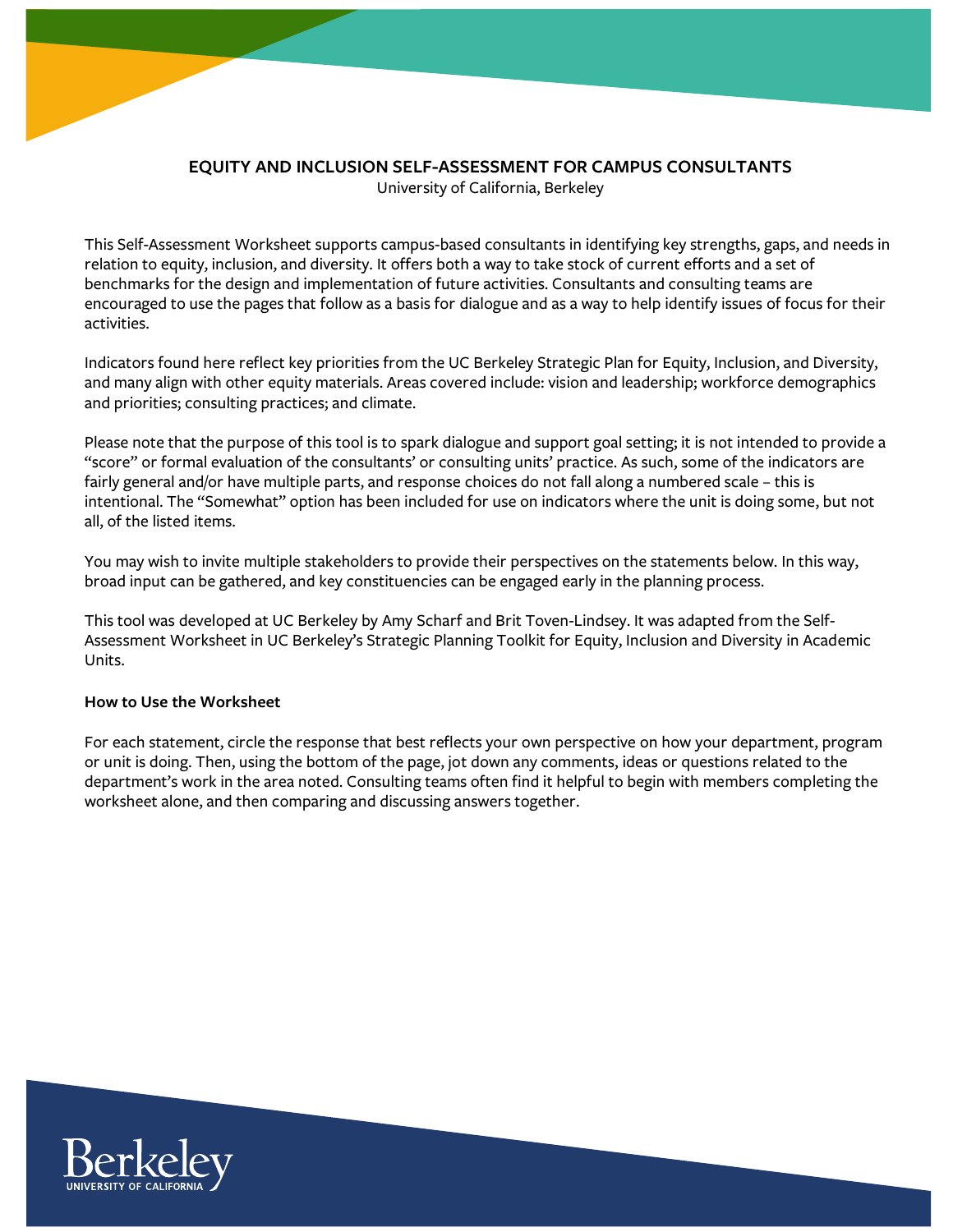## **VISION AND LEADERSHIP**

### Circle your response: Y=Yes, N=No, S=Somewhat, DK=Don't Know, NA=Not Applicable

| 1. Our department, program or unit is actively committed to issues of equity, inclusion, and<br>diversity.                                                                  | N.  | S. | DK.  | N/A |
|-----------------------------------------------------------------------------------------------------------------------------------------------------------------------------|-----|----|------|-----|
| 2. Our mission includes helping to increase access, representation and success for diverse<br>and underrepresented populations.                                             | N.  | S  | DK.  | N/A |
| 3. Leaders within our unit help set the tone for creating an engaging and inclusive<br>environment for all groups - both internally and for our consulting clients.         | Y N |    | S DK | N/A |
| 4. Our equity and inclusion values are reflected in internal and external communications,<br>such as program and service descriptions, outreach materials, and our website. | Y N |    | S DK | N/A |
| 5. Our strategy on equity, inclusion, and diversity contributes to specific accomplishments<br>and to the organization's overall success in observable and measurable ways. | N.  | S. | DK.  | N/A |

#### **Comments:**

# **WORKFORCE DEMOGRAPHICS AND PRIORITIES**

| Circle your response:<br>Y=Yes, N=No, S=Somewhat, DK=Don't Know, NA=Not Applicable                                                                                                                                                                                                                                                 |   |    |    |     |     |
|------------------------------------------------------------------------------------------------------------------------------------------------------------------------------------------------------------------------------------------------------------------------------------------------------------------------------------|---|----|----|-----|-----|
| 1. Our department, program or unit actively values and seeks to hire a diverse staff and<br>consultant team.                                                                                                                                                                                                                       |   | N  | S. | DK. | N/A |
| 2. Hiring and advancement processes employ best practices in the area of equity, inclusion,<br>and diversity, such as active outreach to underrepresented communities, appointing diverse<br>hiring committees, using clear hiring criteria, supporting professional development and career<br>advancement for current staff, etc. | Υ | N. | S. | DK. | N/A |
| 3. Staff from underrepresented identity groups are proportionally represented in leadership<br>and management positions as compared with their overall numbers in the department,<br>program or unit.                                                                                                                              | Υ | N. | S. | DK. | N/A |
| 4. All staff and consultants have support to continue their professional growth and career<br>advancement.                                                                                                                                                                                                                         | Y | N. | S. | DK. | N/A |
| 5. Department members engage in professional development and/or dialogue about topics<br>related to diversity, inclusion, and equity, and include attention to these issues in their work.                                                                                                                                         |   | N  | S  | DK. | N/A |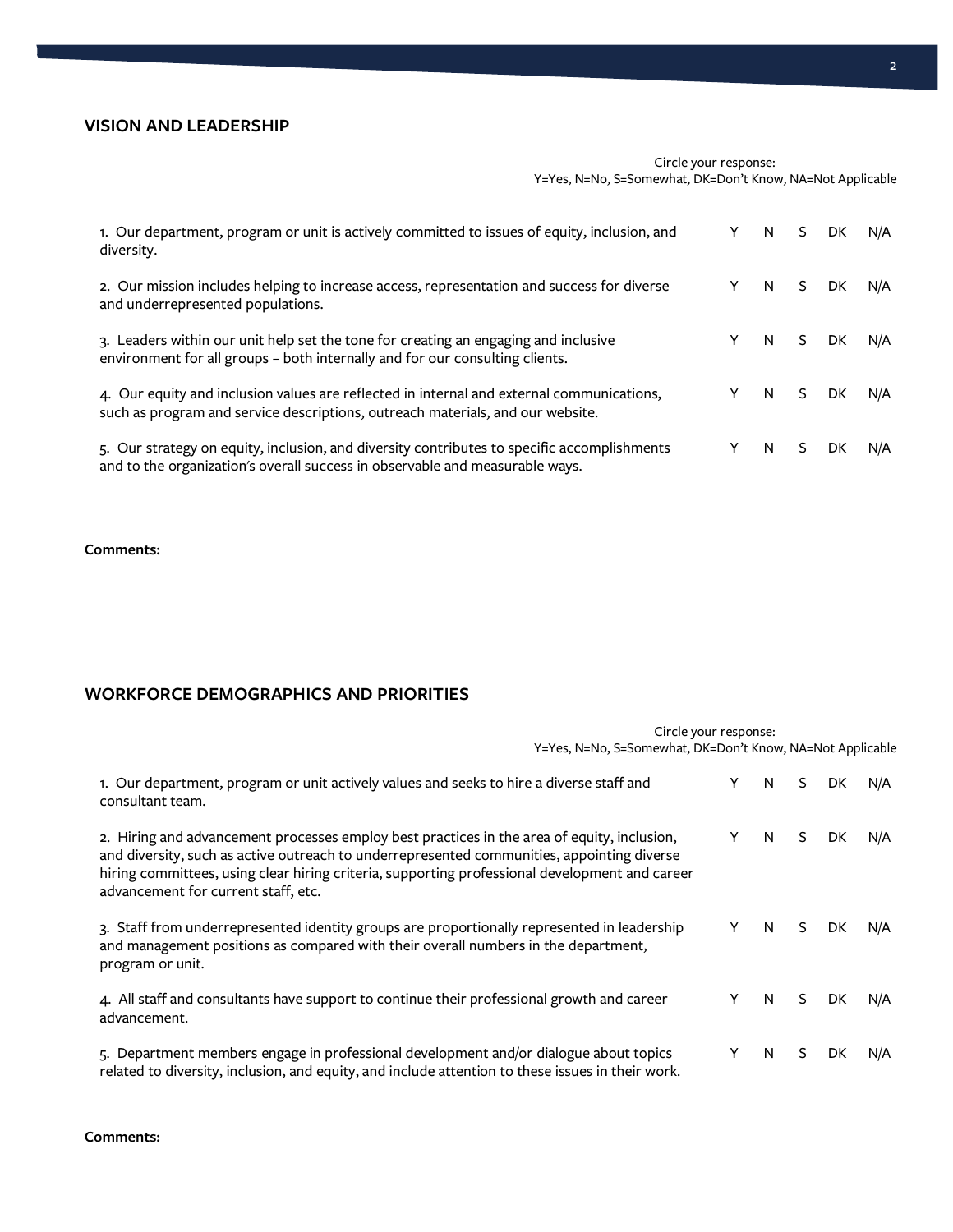# **CONSULTING PRACTICES**

#### Circle your response: Y=Yes, N=No, S=Somewhat, DK=Don't Know, NA=Not Applicable

| 1. Our consulting efforts actively seek to reach individuals and groups (e.g., faculty,<br>researchers, students) who represent the diversity of personal backgrounds and identities,<br>academic disciplines, and professional/academic roles and titles of our campus community. | Y | N | S            | DK | N/A |
|------------------------------------------------------------------------------------------------------------------------------------------------------------------------------------------------------------------------------------------------------------------------------------|---|---|--------------|----|-----|
| 2. Our actual client demographics reflect the diversity of those we are seeking to serve.                                                                                                                                                                                          | Y | N | S            | DK | N/A |
| 3. Our consultants provide services and resources that support the needs of<br>underrepresented and marginalized identity groups.                                                                                                                                                  | Y | N | S            | DK | N/A |
| 4. Our department, unit or program collects feedback, metrics, and other data to better<br>understand which groups we are (and are not) serving, and how well we are meeting the<br>needs of diverse constituencies.                                                               | Y | N | S            | DK | N/A |
| 5. Our consulting services, resources and events are financially accessible to all individuals<br>and groups we serve.                                                                                                                                                             | Y | N | <sub>S</sub> | DK | N/A |
| 6. Our consulting services, resources and events are physically accessible to participants<br>with disabilities (e.g., websites, presentations, meetings, physical spaces, etc.).                                                                                                  | Y | N | S            | DK | N/A |
| 7. Our consulting services are designed to be accessible and relevant for individuals with<br>varying levels of prior knowledge, skills and experience.                                                                                                                            | Y | N | S            | DK | N/A |
| 8. Clients with diverse backgrounds and identities feel welcomed and see themselves<br>reflected in the physical spaces, presentation materials, online resources, and "best<br>practice" examples shared by our consultants and our department or unit.                           | Y | N | S            | DK | N/A |
| 9. Our consulting practices reflect sensitivity to all groups and are conducted in culturally<br>competent ways.                                                                                                                                                                   | Y | N | S            | DK | N/A |
| 10. The content we provide to our clients is created with an eye toward diversity, equity and<br>inclusion.                                                                                                                                                                        | Y | N | <sub>S</sub> | DK | N/A |
| 11. All of our interactions with clients are centered on understanding their needs,<br>respecting their diverse talents and skills, and empowering them with new tools and<br>opportunities to advance their work.                                                                 | Y | N | S            | DK | N/A |

## **Comments:**